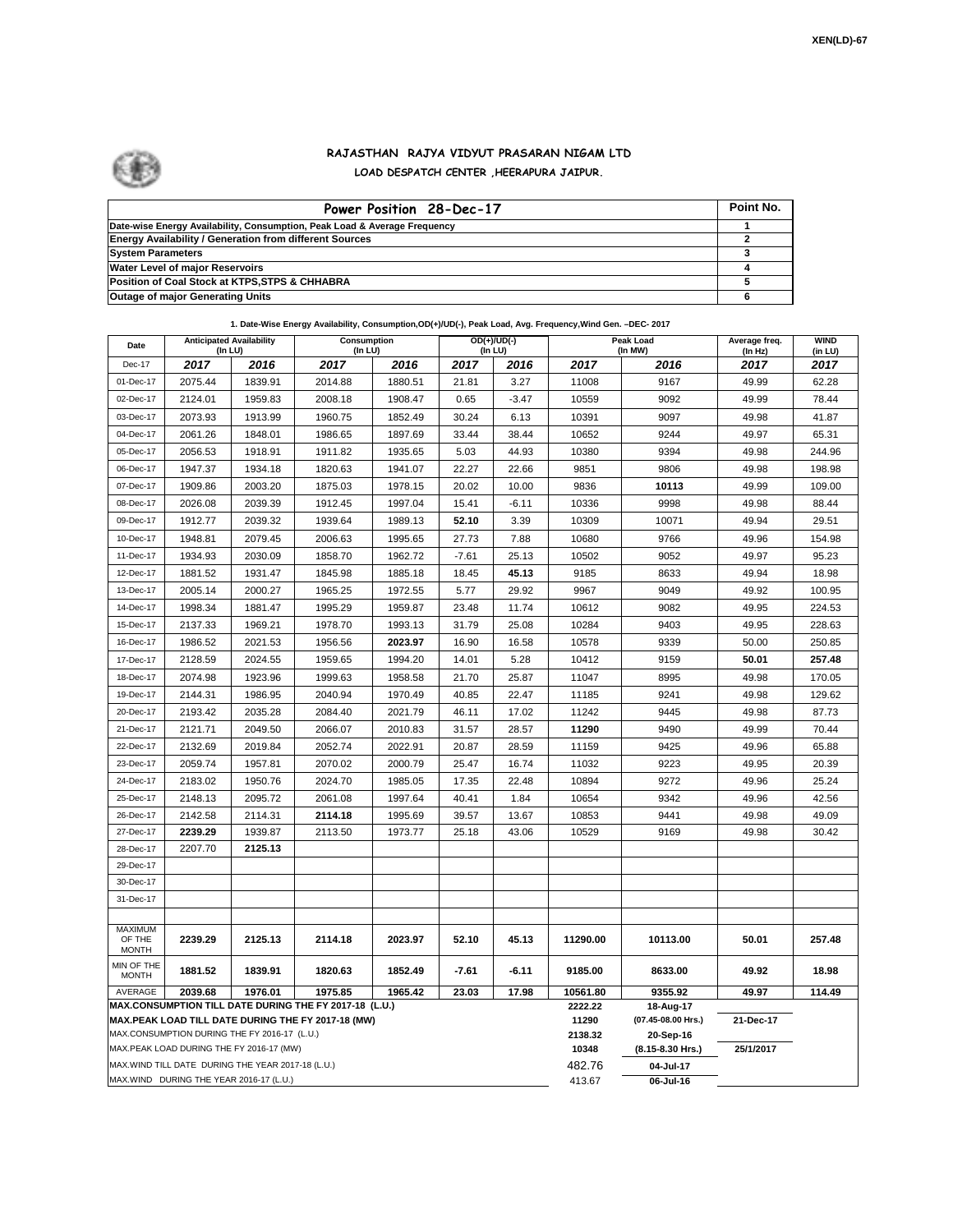| 2. Anticipated Availability/Generation From Different Sources |  |  |  |  |  |
|---------------------------------------------------------------|--|--|--|--|--|
|---------------------------------------------------------------|--|--|--|--|--|

|              | (In LU)                                                                 |                          |                        |                    |
|--------------|-------------------------------------------------------------------------|--------------------------|------------------------|--------------------|
| S.No.        | Sources Available to Rajasthan / Installed<br>Capacity as on 30.09.2016 | Prior<br>assessment of l | Prior<br>assessment of | Actual<br>Energy   |
|              | (In MW)                                                                 | Avail. For next          | Avail.                 | <b>Received</b>    |
|              |                                                                         | Dav                      |                        |                    |
|              |                                                                         |                          | 27-Dec-17              |                    |
| 1            | KTPS (1240/1240)                                                        | 270.00                   | 270.00                 | 254.87             |
| $\mathbf{2}$ | STPS (1500/1500)                                                        | 110.00                   | 110.00                 | 91.94              |
| 3            | DHOLPUR GAS CCPP (330/330)                                              | 0.00                     | 0.00                   | 0.00               |
| 4            | RAMGARH (273.5/273.5)                                                   | 17.00                    | 24.00                  | 20.10              |
| 5<br>6       | RAPP-A(200/200)<br>MAHI (140/140)                                       | 43.00<br>0.00            | 43.00<br>0.00          | 44.44<br>7.04      |
| 7            | CHAMBAL (RPS+JS) (135.5/271)                                            | 38.62                    | 38.62                  | 35.33              |
| 8            | GIRAL LIGNITE (250/250)                                                 | 0.00                     | 0.00                   | 0.00               |
| 9            | CHHABRA TPS 1000/1000)                                                  | 108.00                   | 108.00                 | 92.76              |
| 10           | ADANI (TPS) + KALISINDH (TPS)                                           | 561.00                   | 561.00                 | 528.90             |
|              | (1200+1200/1320+1200)<br>WIND FARM (3980.40/4119.15)                    |                          | 73.00                  |                    |
| 11<br>12     | SOLAR POWER(737.70/1295.70)                                             | 71.00<br>0.00            | 0.00                   | 30.42<br>0.81      |
| 13           | CAPTIVE POWER PLANTS                                                    | 0.00                     | 0.00                   | 0.00               |
| 14           | REGIONAL (INTRA STATE) O.A. (VLTPS)                                     | 0.00                     | 0.00                   | 0.00               |
| 15           | OPEN ACCESS                                                             | $-12.15$                 | $-29.65$               | $-30.00$           |
| 16           | BIOMASS-(101.95/119.25)                                                 | 3.00                     | 3.00                   | 6.31               |
| 17           | BARSINGHSAR LTPS(250/250)                                               | 26.00                    | 26.00                  | 26.05              |
| 18           | RAJWEST (1080/1080)                                                     | 229.00                   | 229.00                 | 222.11             |
| 19           | <b>TOTAL (A): 1-18</b><br><b>BBMB COMPLEX</b>                           | 1464.48                  | 1455.97                | 1331.07            |
|              | a) BHAKRA(230.79/1516.3)                                                | 29.57                    | 29.21                  | 28.99              |
|              | b) DEHAR (198/990)                                                      | 4.77                     | 4.77                   | 4.93               |
|              | c) PONG (231.66/396)                                                    | 39.59                    | 38.33                  | 41.75              |
|              | TOTAL: a TO c                                                           | 73.93                    | 72.31                  | 75.67              |
| 20           | <b>CENTRAL STATIONS</b>                                                 |                          |                        |                    |
|              | d) SINGRAULI (300/2000)                                                 | 85.56                    | 84.41                  | 84.41              |
|              | e) RIHAND<br>(310.24/3000)                                              | 120.75                   | 117.69                 | 117.69             |
|              | f) UNCHAHAR-I(20/420)<br>g) UNCHAHAR-II& III(61/630)                    | 17.90<br>40.87           | 24.86<br>41.68         | 10.28<br>26.79     |
|              | h) INDIRA GANDHI STPS(JHAJHAR) 0.00/1500)                               | 0.00                     | 0.00                   | 0.00               |
|              | i) NCTPS DADRI St-II (43.22/980) + DADRI-TH                             | 17.08                    | 28.60                  | 27.12              |
|              | j) DADRI GAS (77/830)                                                   | 9.10                     | 9.90                   | 10.25              |
|              | k) ANTA<br>(83.07/419)                                                  | 0.00                     | 0.00                   | 0.00               |
|              | I) AURAIYA<br>(61.03/663)                                               | 0.00                     | 0.00                   | 0.00               |
|              | m) NAPP<br>(44/440)                                                     | 9.94                     | 9.94                   | 9.94               |
|              | n) RAPP-B<br>(125/440)                                                  | 16.49                    | 16.41                  | 16.41              |
|              | o) RAPP-C<br>(88/440)<br>p) SALAL<br>(20.36/690)                        | 20.05<br>0.84            | 19.91<br>0.89          | 19.91<br>0.74      |
|              | (70.37/720)<br>q) URI                                                   | 2.00                     | 2.07                   | 1.96               |
|              | r) TANAKPUR (10.86/94)                                                  | 0.54                     | 0.56                   | 0.59               |
|              | s) CHAMERA - (105.84/540)                                               | 3.14                     | 3.14                   | 3.14               |
|              | t) CHAMERA-II (29.01/300)                                               | 1.16                     | 1.16                   | 1.09               |
|              | u) CHAMERA-III (25.21/231)                                              | 0.76                     | 0.76                   | 0.76               |
|              | v) DHAULIGANGA (27/280)                                                 | 0.93                     | 0.97                   | 0.97               |
|              | w) DULHASTI (42.42/390)                                                 | 3.26                     | 3.26                   | 3.26               |
|              | x) SEWA (13/120)<br>y) NJPC (112.00/1500)+RAMPUR(31.808/412.02)         | 0.39<br>6.55             | 0.43<br>6.55           | 0.43<br>6.55       |
|              | z) TEHRI (75/1000)                                                      | 7.81                     | 7.81                   | 7.81               |
|              | aa) KOTESHWR (33.44/400) + PARBATI3 (56.73/520)                         | 2.55                     | 6.00                   | 5.97               |
|              | ab) TALA                                                                | 0.34                     | 0.41                   | 0.41               |
|              | ac) MUNDRA UMPP (380/4000)                                              | 72.96                    | 72.96                  | 72.96              |
|              | ad) SASAN (372/3960)                                                    | 88.68                    | 88.68                  | 88.68              |
|              | ae) FRKKA+KHLGN+TLCHR (70.18/3940)                                      | 26.92                    | 23.88                  | 23.18              |
|              | af) URS POWER(DADRI TH-I)                                               | 0.00                     | 0.00                   | 0.00               |
|              | TOTAL SCHEDULE(a TO af)                                                 | 630.50                   | 645.25<br>$-44.20$     | 616.98             |
|              | LOSSES<br>NET SCHEDULED                                                 | $-40.10$<br>590.41       | 601.05                 | $-42.34$<br>574.64 |
| 21           | BILATERAL (REG.) EXCL. BANKING                                          | 3.69                     | 3.69                   | 3.69               |
| 22           | <b>BANKING</b>                                                          | 18.42                    | 18.42                  | 18.42              |
| 23           | BILATERAL(INTER-REG.). EXCLUDING (ISOA &                                | 113.04                   | 115.61                 | 113.04             |
|              | <b>BANKING)</b>                                                         |                          |                        |                    |
| 24           | INTER STATE OPEN ACCESS (BILATERAL+IEX)                                 | 12.15                    | 29.65                  | 30.00              |
|              |                                                                         |                          |                        |                    |
| 25           | INDIAN ENERGY EXCHANGE                                                  | 5.52                     | 17.47                  | 17.47              |
|              | <b>TOTAL(B): (19 TO 25)</b><br>TOTAL GENERATION (A +B) : 1 TO 25        | 743.22                   | 783.32                 | 757.25<br>2088.33  |
|              | OVER DRAWAL (+)/UNDER DRAWAL (-)                                        |                          |                        | 25.18              |
|              | <b>GRAND TOTAL</b>                                                      | 2207.70                  | 2239.29                | 2113.50            |
|              | LAST YEAR                                                               | 2125.13                  | 1939.87                | 1973.77            |
|              |                                                                         |                          |                        |                    |